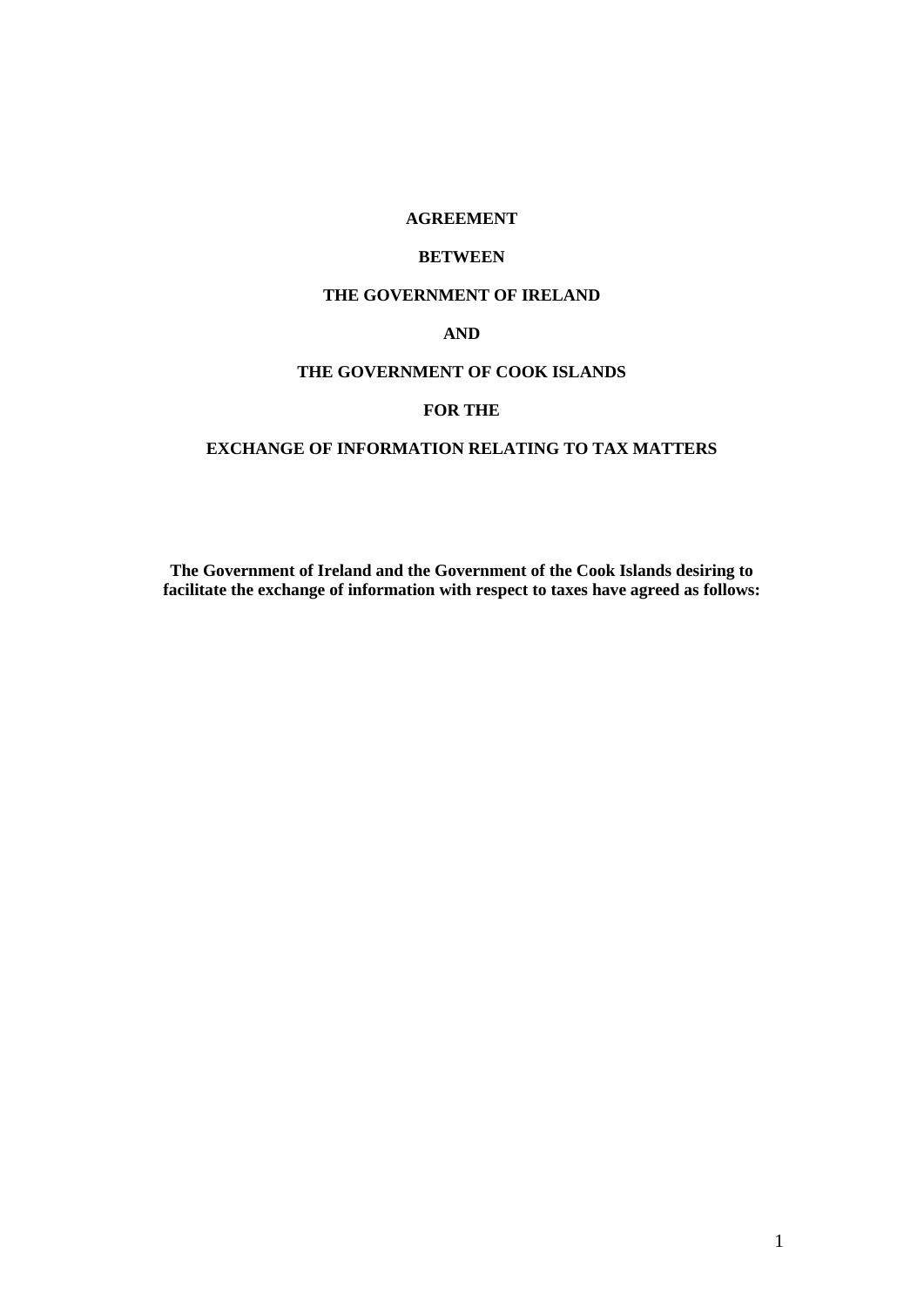#### **Object and Scope of the Agreement**

 The competent authorities of the Contracting Parties shall provide assistance through exchange of information that is foreseeably relevant to the administration and enforcement of the domestic laws of the Contracting Parties concerning taxes covered by this Agreement. Such information shall include information that is foreseeably relevant to the determination, assessment and collection of such taxes, the recovery and enforcement of tax claims, or the investigation or prosecution of tax matters. Information shall be exchanged in accordance with the provisions of this Agreement and shall be treated as confidential in the manner provided in Article 8. The rights and safeguards secured to persons by the laws or administrative practice of the requested Party remain applicable to the extent that they do not unduly prevent or delay effective exchange of information.

#### **Article 2**

#### **Jurisdiction**

 A Requested Party is not obligated to provide information which is neither held by its authorities nor in the possession or control of persons who are within its territorial jurisdiction.

#### **Article 3**

#### **Taxes Covered**

1. The taxes which are the subject of this Agreement are taxes of every kind and description imposed by the Contracting Parties at the date of signature of the Agreement.

2. This Agreement shall also apply to any identical taxes imposed after the date of signature of the Agreement in addition to or in place of the existing taxes. This Agreement shall also apply to any substantially similar taxes imposed after the date of signature of the Agreement in addition to or in place of the existing taxes if the competent authorities of the Contracting Parties so agree. Furthermore, the taxes covered may be expanded or modified by mutual agreement of the Contracting Parties in the form of an exchange of letters. The competent authorities of the Contracting Parties shall notify each other of any substantial changes to the taxation and related information gathering measures covered by the Agreement.

#### **Article 4**

#### **Definitions**

1. For the purposes of this Agreement, unless otherwise defined:

a) the term "Contracting Party" means Ireland or the Cook Islands as the context requires;

b) the term "Ireland" means Ireland and includes any area outside the territorial waters of Ireland which has been or may hereafter be designated under the laws of Ireland concerning the Exclusive Economic Zone and the Continental Shelf, as an area within which Ireland may exercise such sovereign rights and jurisdiction as are in conformity with international law;

c) the term "the Cook Islands" means the territory of the Cook Islands;

d) the term "competent authority" means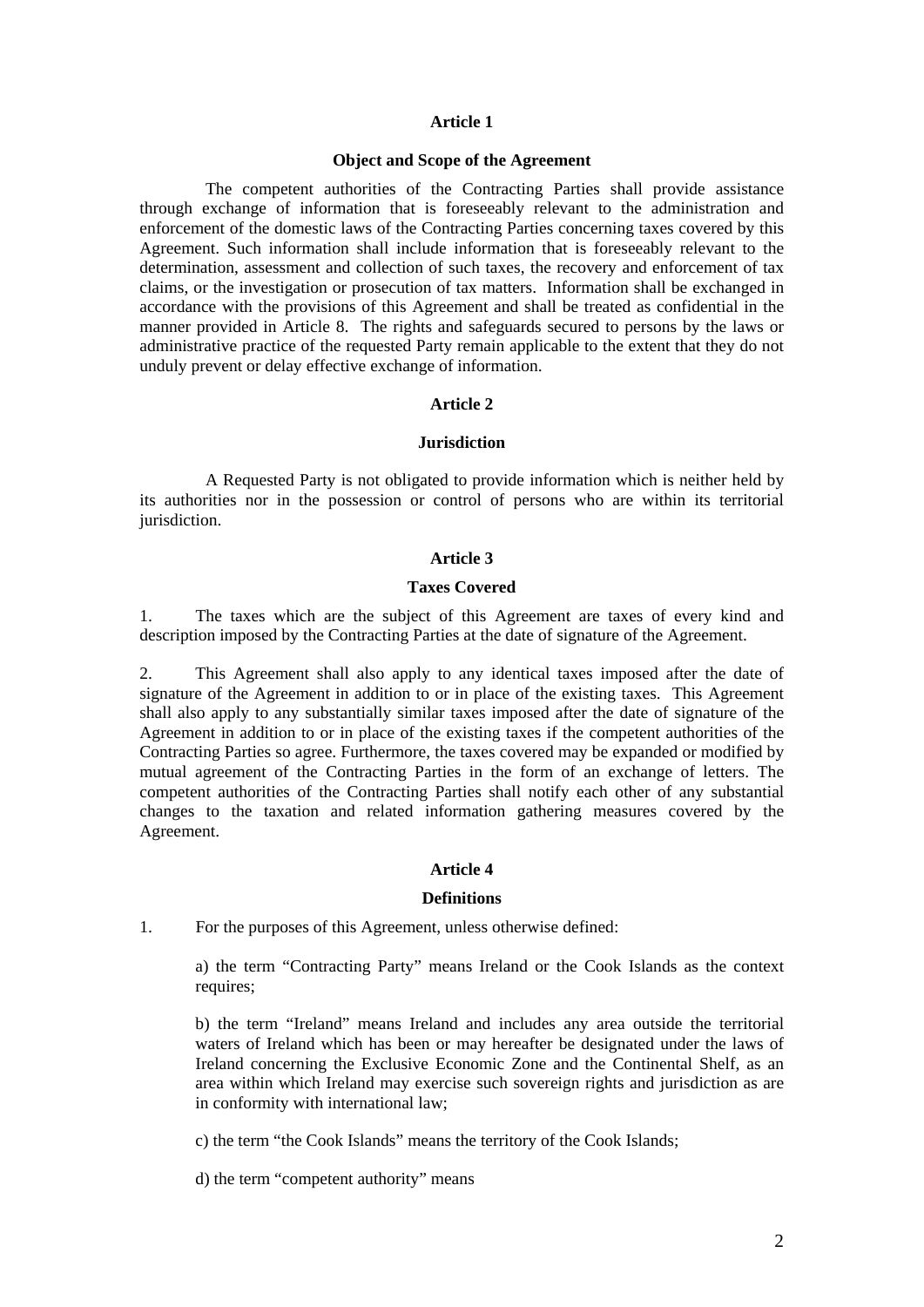i) in the case of Ireland, the Revenue Commissioners or their authorised representative;

 ii) in the case of the Cook Islands, the Collector of Inland Revenue or an authorised representative of the Collector;

e) the term "person" includes an individual, a company and any other body of persons;

f) the term "company" means anybody corporate or any entity that is treated as a body corporate for tax purposes;

- g) the term "publicly traded company" means any company whose principal class of shares is listed on a recognised stock exchange provided its listed shares can be readily purchased or sold by the public. Shares can be purchased or sold "by the public" if the purchase or sale of shares is not implicitly or explicitly restricted to a limited group of investors;
- h) the term "principal class of shares" means the class or classes of shares representing a majority of the voting power and value of the company;
- i) the term "recognised stock exchange" means any stock exchange agreed upon by the competent authorities of the Contracting Parties;
- j) the term "collective investment fund or scheme" means any pooled investment vehicle, irrespective of legal form. The term "public collective investment fund or scheme" means any collective investment fund or scheme provided the units, shares or other interests in the fund or scheme can be readily purchased, sold or redeemed by the public. Units, shares or other interests in the fund or scheme can be readily purchased, sold or redeemed "by the public" if the purchase, sale or redemption is not implicitly or explicitly restricted to a limited group of investors;
- k) the term "tax" means any tax to which the Agreement applies;
- l) the term "applicant Party" means the Contracting Party requesting information;
- m) the term "requested Party" means the Contracting Party requested to provide information;
- n) the term "information gathering measures" means laws and administrative or judicial procedures that enable a Contracting Party to obtain and provide the requested information;
- o) the term "information" means any fact, statement or record in any form whatever;
- p) the term "criminal tax matters" means tax matters involving intentional conduct which is liable to prosecution under the criminal laws of the applicant Party;
- q) the term " criminal laws" means all criminal laws designated as such under domestic law irrespective of whether contained in the tax laws, the criminal code or other statutes.

2. As regards the application of this Agreement at any time by a Contracting Party, any term not defined therein shall, unless the context otherwise requires, have the meaning that it has at that time under the law of that Party, any meaning under the applicable tax laws of that Party prevailing over a meaning given to the term under other laws of that Party.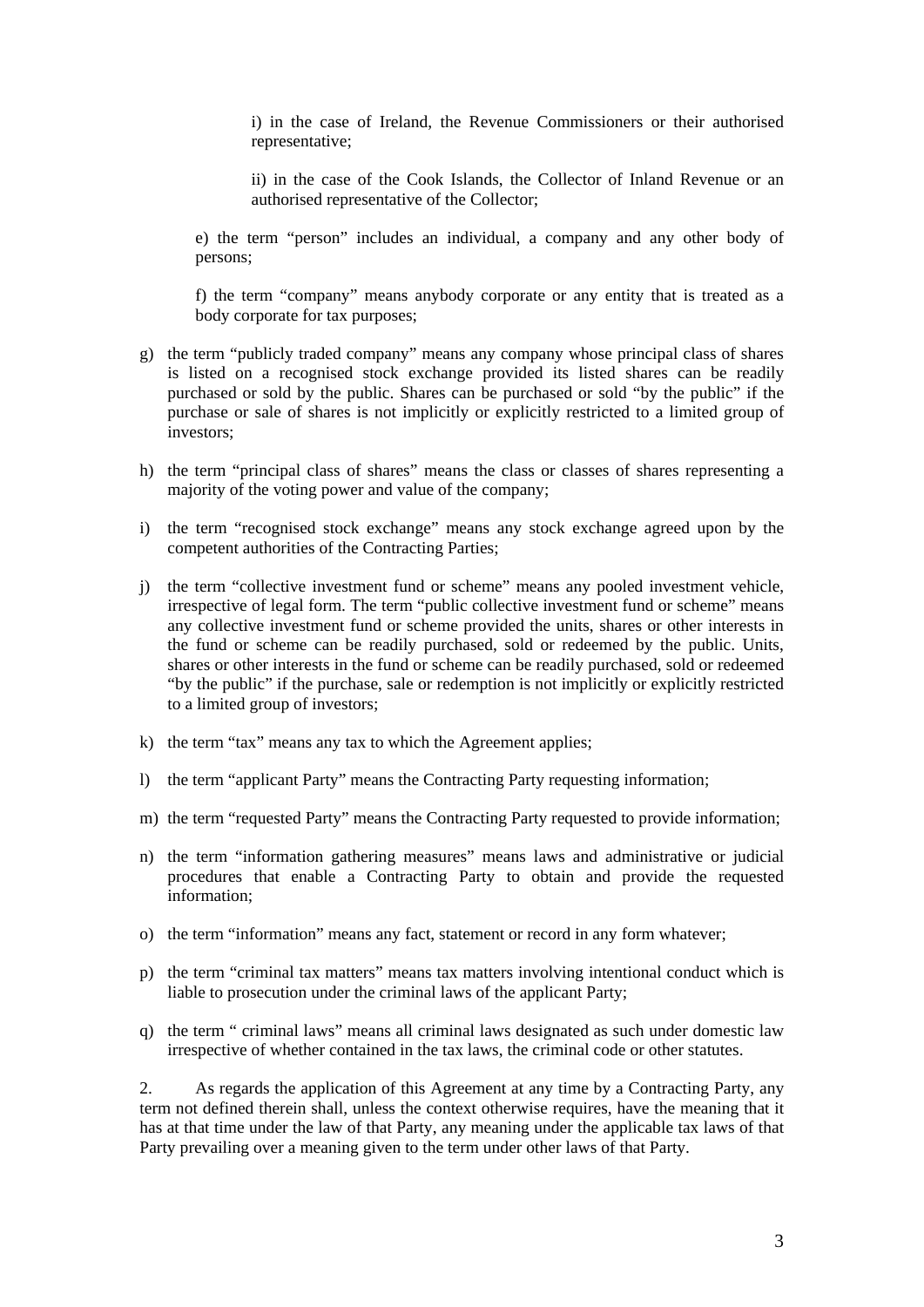### **Exchange of Information Upon Request**

1. The competent authority of the requested Party shall provide upon request information for the purposes referred to in Article 1. Such information shall be exchanged without regard to whether the conduct being investigated would constitute a crime under the laws of the requested Party if such conduct occurred in the requested Party.

2. If the information in the possession of the competent authority of the requested Party is not sufficient to enable it to comply with the request for information, that Party shall use all relevant information gathering measures to provide the applicant Party with the information requested, notwithstanding that the requested Party may not need such information for its own tax purposes.

3. If specifically requested by the competent authority of an applicant Party, the competent authority of the requested Party shall provide information under this Article, to the extent allowable under its domestic laws, in the form of depositions of witnesses and authenticated copies of original records.

4. Each Contracting Party shall ensure that its competent authorities for the purposes specified in Article 1 of the Agreement, have the authority to obtain and provide upon request:

a) information held by banks, other financial institutions, and any person acting in an agency or fiduciary capacity including nominees and trustees;

b) information regarding the ownership of companies, partnerships, trusts, foundations, "Anstalten" and other persons, including, within the constraints of Article 2, ownership information on all such persons in an ownership chain; in the case of trusts, information on settlors, trustees and beneficiaries; and in the case of foundations, information on founders, members of the foundation council and beneficiaries. Further, this Agreement does not create an obligation on the Contracting Parties to obtain or provide ownership information with respect to publicly traded companies or public collective investment funds or schemes unless such information can be obtained without giving rise to disproportionate difficulties.

5. The competent authority of the applicant Party shall provide the following information to the competent authority of the requested Party when making a request for information under the Agreement to demonstrate the foreseeable relevance of the information to the request:

a) the identity of the person under examination or investigation;

b) a statement of the information sought including its nature and the form in which the applicant Party wishes to receive the information from the requested Party;

c) the tax purpose for which the information is sought;

d) grounds for believing that the information requested is held in the requested Party or is in the possession or control of a person within the jurisdiction of the requested Party;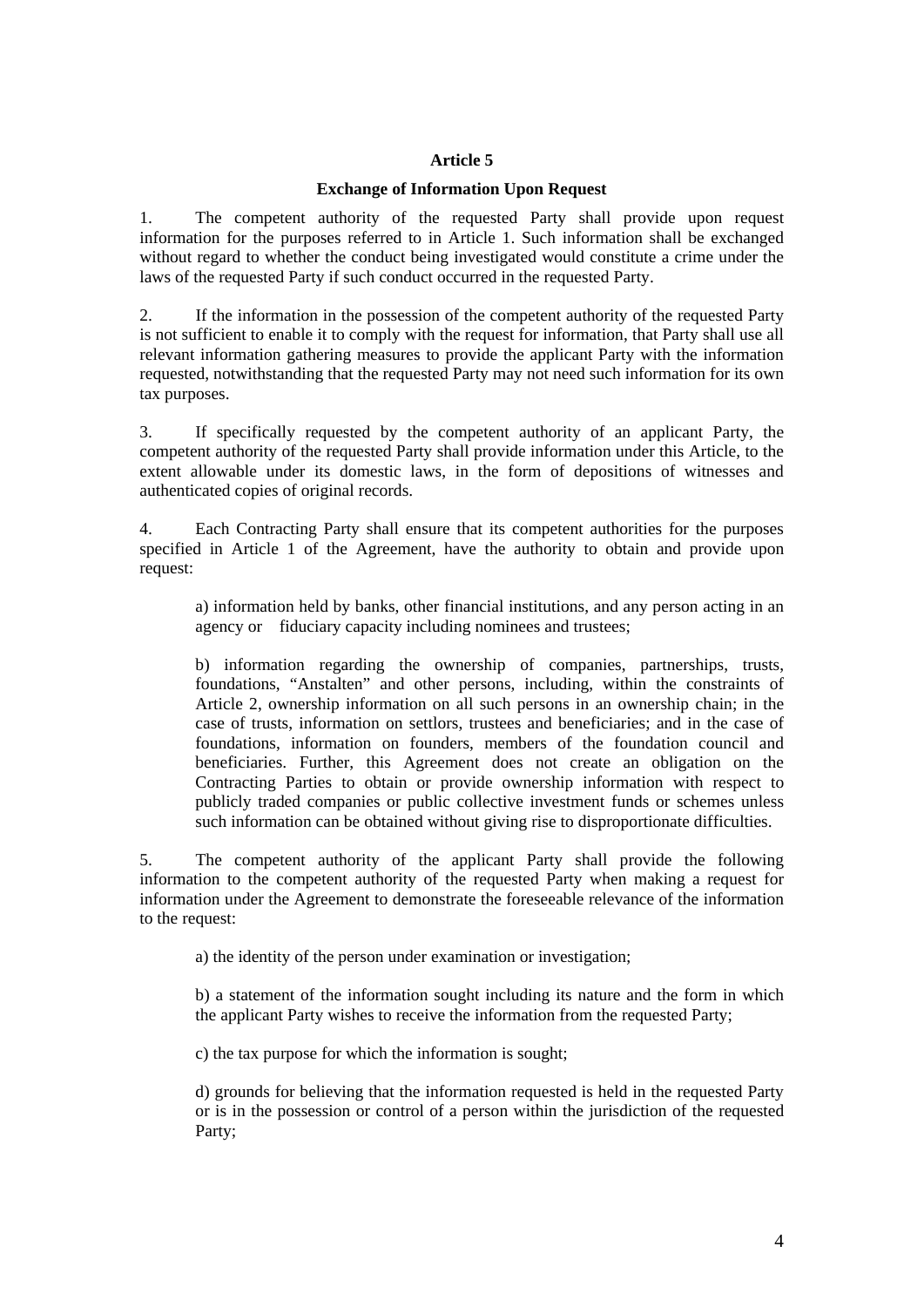e) to the extent known, the name and address of any person believed to be in possession of the requested information;

f) a statement that the request is in conformity with the law and administrative practices of the applicant Party, that if the requested information was within the jurisdiction of the applicant Party then the competent authority of the applicant Party would be able to obtain the information under the laws of the applicant Party or in the normal course of administrative practice and that it is in conformity with this Agreement;

g) a statement that the applicant Party has pursued all means available in its own territory to obtain the information, except those that would give rise to disproportionate difficulties.

6. The competent authority of the requested Party shall forward the requested information as promptly as possible to the applicant Party. To ensure a prompt response, the competent authority of the requested Party shall:

a) Confirm receipt of a request in writing to the competent authority of the applicant Party and shall notify the competent authority of the applicant Party of deficiencies in the request, if any, within 60 days of the receipt of the request.

b) If the competent authority of the requested Party has been unable to obtain and provide the information within 90 days of receipt of the request, including if it encounters obstacles in furnishing the information or it refuses to furnish the information, it shall immediately inform the applicant Party, explaining the reason for its inability, the nature of the obstacles or the reasons for its refusal.

### **Article 6**

#### **Tax Examinations Abroad**

1. A Contracting Party may allow representatives of the competent authority of the other Contracting Party to enter the territory of the first-mentioned Party to interview individuals and examine records with the written consent of the persons concerned. The competent authority of the second-mentioned Party shall notify the competent authority of the firstmentioned Party of the time and place of the meeting with the individuals concerned.

2. At the request of the competent authority of one Contracting Party, the competent authority of the other Contracting Party may allow representatives of the competent authority of the first-mentioned Party to be present at the appropriate part of a tax examination in the second-mentioned Party.

3. If the request referred to in paragraph 2 is acceded to, the competent authority of the Contracting Party conducting the examination shall, as soon as possible, notify the competent authority of the other Party about the time and place of the examination, the authority or official designated to carry out the examination and the procedures and conditions required by the first-mentioned Party for the conduct of the examination. All decisions with respect to the conduct of the tax examination shall be made by the Party conducting the examination.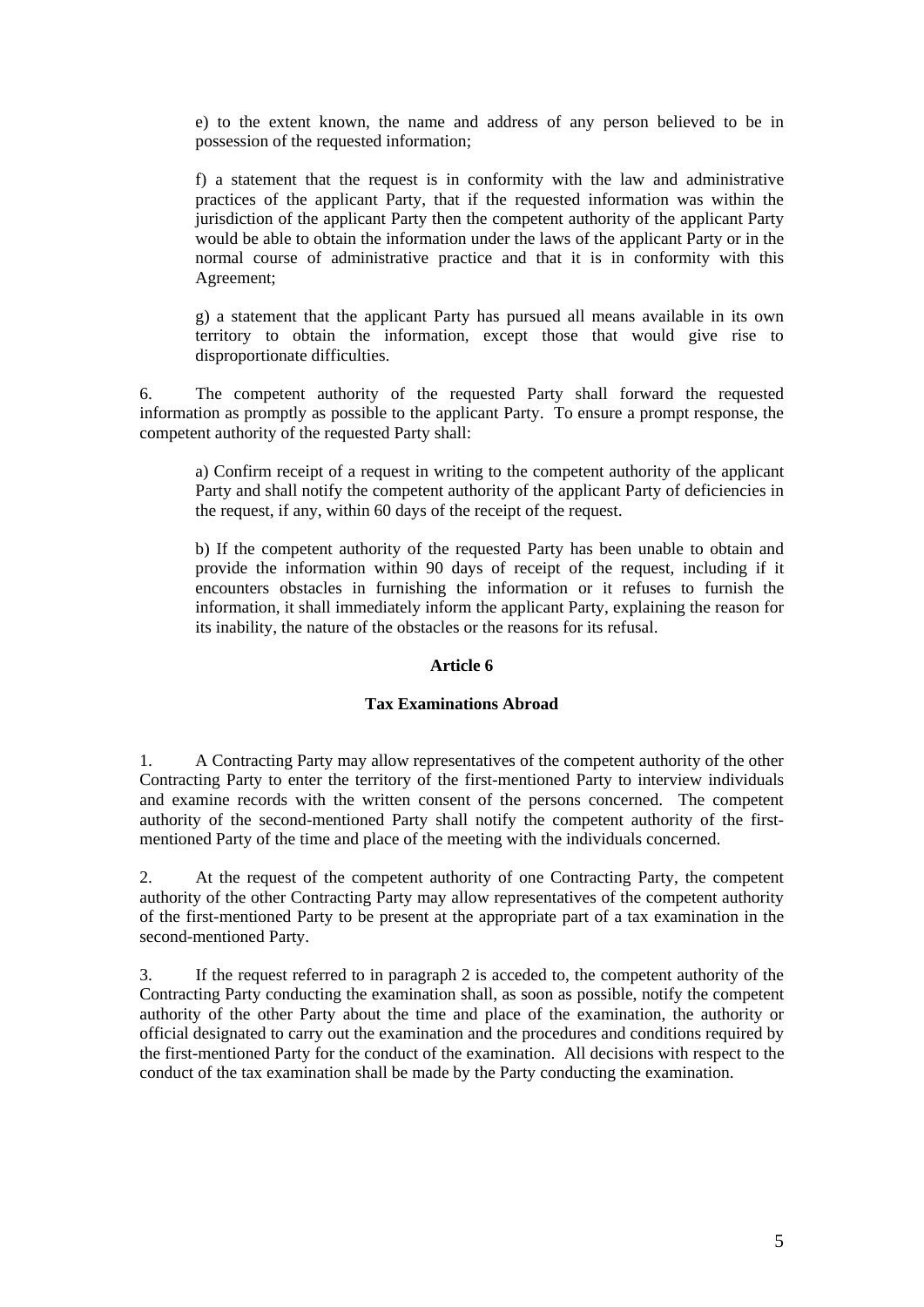## **Possibility of Declining a Request**

1. The requested Party shall not be required to obtain or provide information that the applicant Party would not be able to obtain under its own laws for purposes of the administration or enforcement of its own tax laws. The competent authority of the requested Party may decline to assist where the request is not made in conformity with this Agreement.

2. The provisions of this Agreement shall not impose on a Contracting Party the obligation to supply information which would disclose any trade, business, industrial, commercial or professional secret or trade process. Notwithstanding the foregoing, information of the type referred to in Article 5, paragraph 4 shall not be treated as such a secret or trade process merely because it meets the criteria in that paragraph.

3. The provisions of this Agreement shall not impose on a Contracting Party the obligation to obtain or provide information, which would reveal confidential communications between a client and an attorney, solicitor or other admitted legal representative where such communications are:

a) produced for the purposes of seeking or providing legal advice or

b) produced for the purposes of use in existing or contemplated legal proceedings.

4. The requested Party may decline a request for information if the disclosure of the information would be contrary to public policy (ordre public).

5. A request for information shall not be refused on the ground that the tax claim giving rise to the request is disputed.

6. The requested Party may decline a request for information if the information is requested by the applicant Party to administer or enforce a provision of the tax law of the applicant Party, or any requirement connected therewith, which discriminates against a national of the requested Party as compared with a national of the applicant Party in the same circumstances.

### **Article 8**

### **Confidentiality**

 Any information received by a Contracting Party under this Agreement shall be treated as confidential and may be disclosed only to persons or authorities (including courts and administrative bodies) in the jurisdiction of the Contracting Party concerned with the assessment or collection of, the enforcement or prosecution in respect of, or the determination of appeals in relation to, the taxes covered by this Agreement. Such persons or authorities shall use such information only for such purposes. They may disclose the information in public court proceedings or in judicial decisions. The information may not be disclosed to any other person or entity or authority or any other jurisdiction without the express written consent of the competent authority of the requested Party.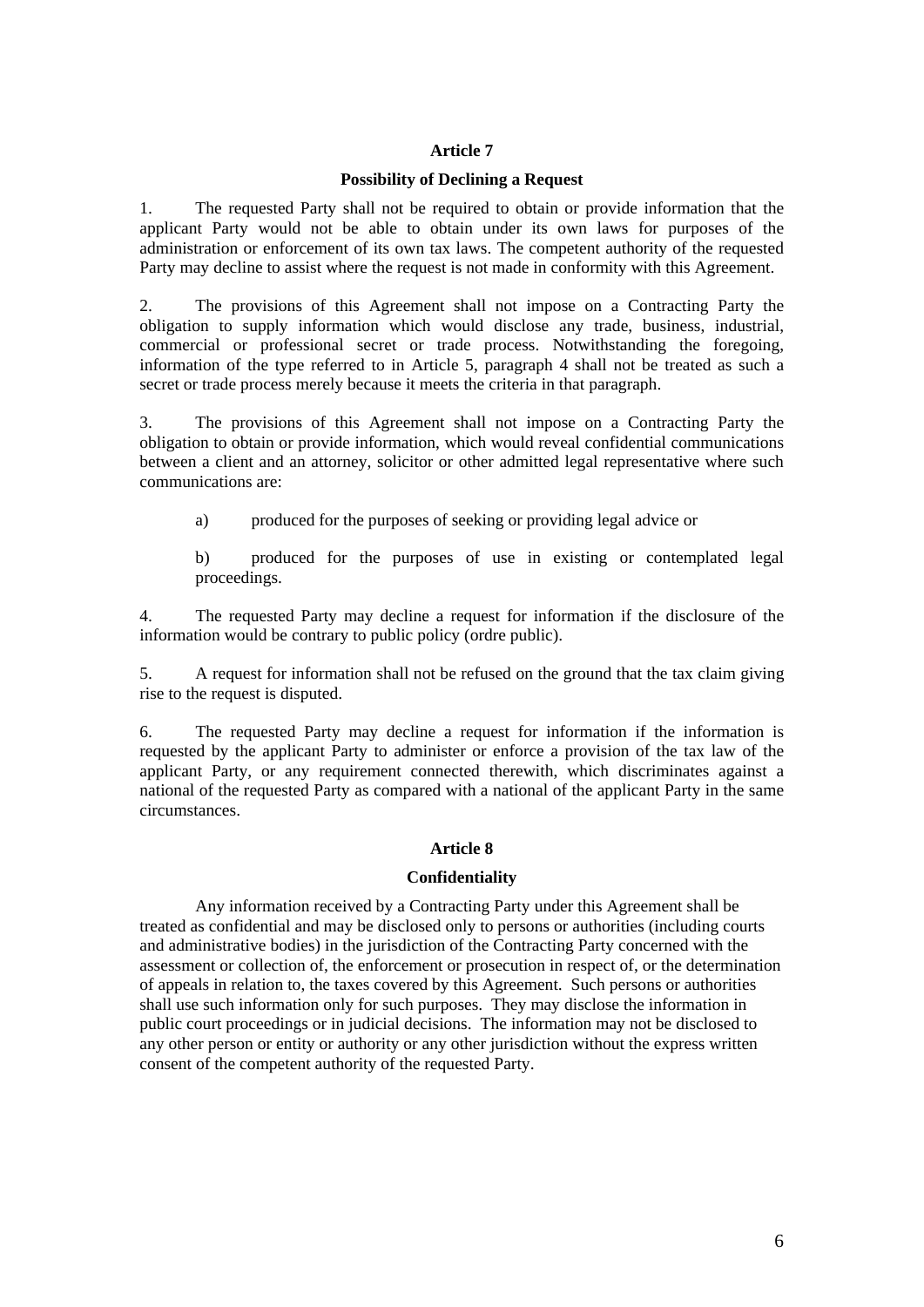### **Costs**

 Incidence of costs incurred in providing assistance shall be agreed by the Contracting Parties.

### **Article 10**

#### **Mutual Agreement Procedure**

1. Where difficulties or doubts arise between the Contracting Parties regarding the implementation or interpretation of the Agreement, the competent authorities shall endeavour to resolve the matter by mutual agreement.

2. In addition to the agreements referred to in paragraph 1, the competent authorities of the Contracting Parties may mutually agree on the procedures to be used under Articles 5 and 6.

3. The competent authorities of the Contracting Parties may communicate with each other directly for purposes of reaching agreement under this Article.

4. The Contracting Parties may also agree on other forms of dispute resolution.

## **Article 11**

#### **Entry into Force**

 This Agreement shall enter into force when each Party has notified the other of the completion of its necessary internal procedures for entry into force. Upon entry into force, it shall have effect:

a) for criminal tax matters on that date; and

b) for all other matters covered in Article 1 on that date, but only in respect of taxable periods beginning on or after that date, or where there is no taxable period, all charges to tax arising on or after that date.

#### **Article 12**

#### **Termination**

1. Either Contracting Party may terminate the Agreement by serving a notice of termination either through diplomatic channels or by letter to the competent authority of the other Contracting Party.

2. Such termination shall become effective on the first day of the month following the expiration of a period of six months after the date of receipt of notice of termination by the other Contracting Party.

3. Following termination of the Agreement the Contracting Parties shall remain bound by the provisions of Article 8 with respect to any information obtained under the Agreement.